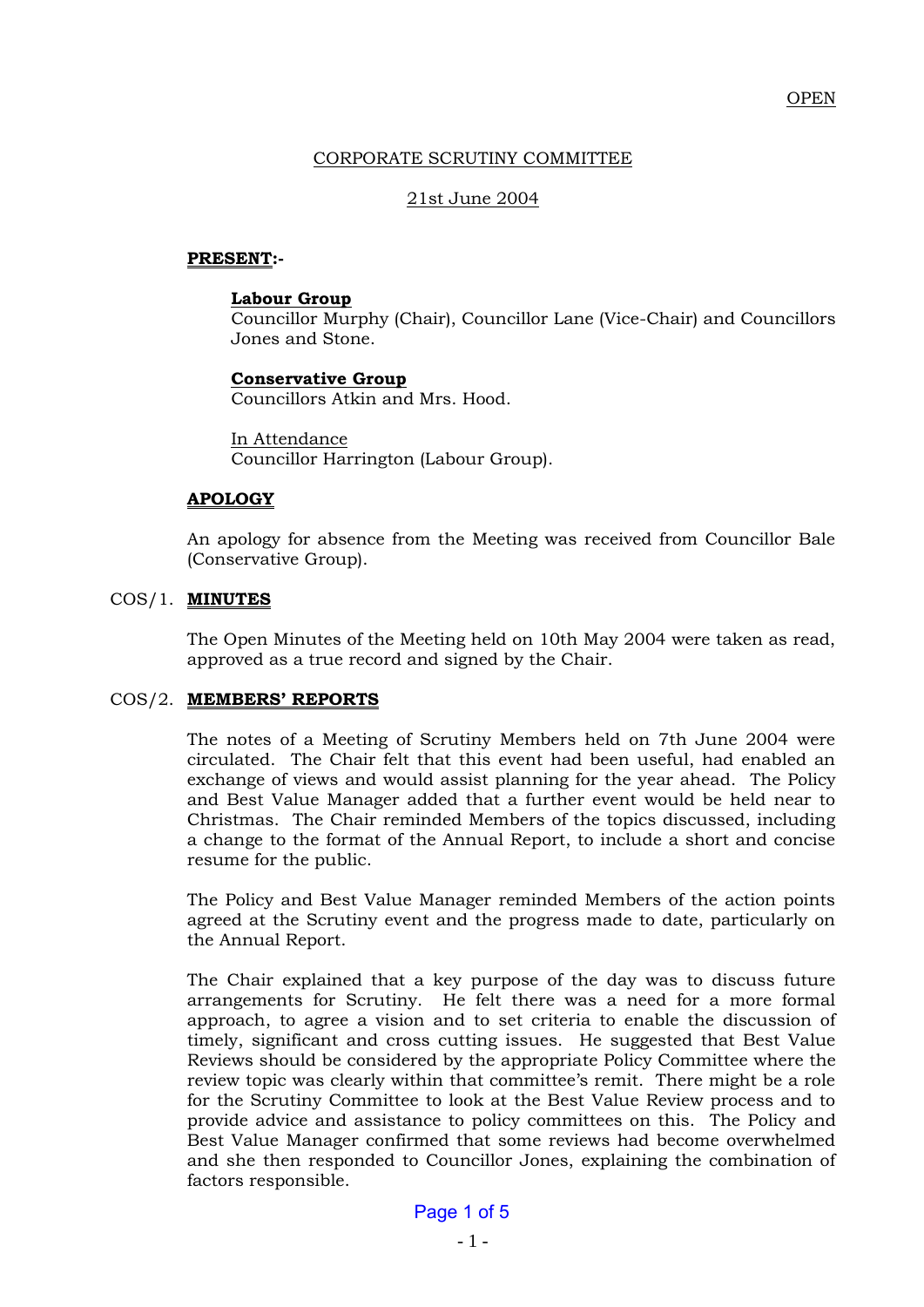The Chair felt there was a need to agree clear terms of reference for any subject considered by the Committee. As an example, he referred to the Committee's role in reviewing the Council's budget and felt it would be better if Scrutiny approached this topic from a specific angle.

The Policy and Best Value Manager advised of the statutory guidance provided with regard to completing Best Value Reviews. There might be some benefit in speaking to the Audit Commission to obtain guidance, to enable consideration of this topic and to provide assistance to policy committees. She then responded to a question from Councillor Atkin about the required period for undertaking reviews.

Councillor Murphy spoke about the training needs for Scrutiny Members. He had been in discussion with the Council's Employee Development Officer about the types of course available and sought Members' feedback on their training needs. The Policy and Best Value Officer had undertaken research on preparing a Job Description for Scrutiny Members. A further report on this topic would be submitted to the Overview Committee the following week. Members discussed the merits of receiving a presentation from another local authority on their scrutiny arrangements. The Chair felt that this Council's scrutiny arrangements were at least equal to any other "fourth option" Council. He then spoke of his wish to involve all Members and to make the scrutiny process inclusive, setting out his thoughts on how this could be achieved.

The Chair referred Members to the Scrutiny Contributors Charter which had also been circulated. Members' feedback was sought on this draft document which would be finalised at the Overview Committee the following Monday. Councillor Lane questioned whether the Charter was in accordance with the Council's Constitution. As an example, he highlighted the provision for expenses, but noted that the Scrutiny Committee presently had no budget. This aspect would need to be discussed with Finance colleagues and the Democratic Services Section. Councillor Stone asked about the notice period that would be given to contributors. Where this related to project work, it would be possible to give considerable advance notice. However, where a policy committee decision was "called in" there were prescribed timetables within the Council's Constitution. Members felt that the Contributors Charter should provide for "reasonable" or "adequate" notice periods and the Democratic Services Officer explained the constitutional provisions.

#### COS/3. **UPDATE ON OUTSTANDING PROJECTS**

The Policy and Best Value Manager reminded Members of the projects considered during the previous municipal year. Of these, a report had been submitted to the Environmental and Development Services Committee about the Customer Care Project. That part of the review had effectively been completed. Councillor Atkin commented that no feedback had been received from the Policy Committee on this review. The Officer reminded of the amendments to the Constitution, which would require the Policy Committee to provide a report back to scrutiny within six months. The Chair thought this issue might be revisited by the Council and the response time period shortened.

The Chair referred to the Customer First Initiative and felt that the Committee might be able to assist by undertaking a staff satisfaction review. Page 2 of 5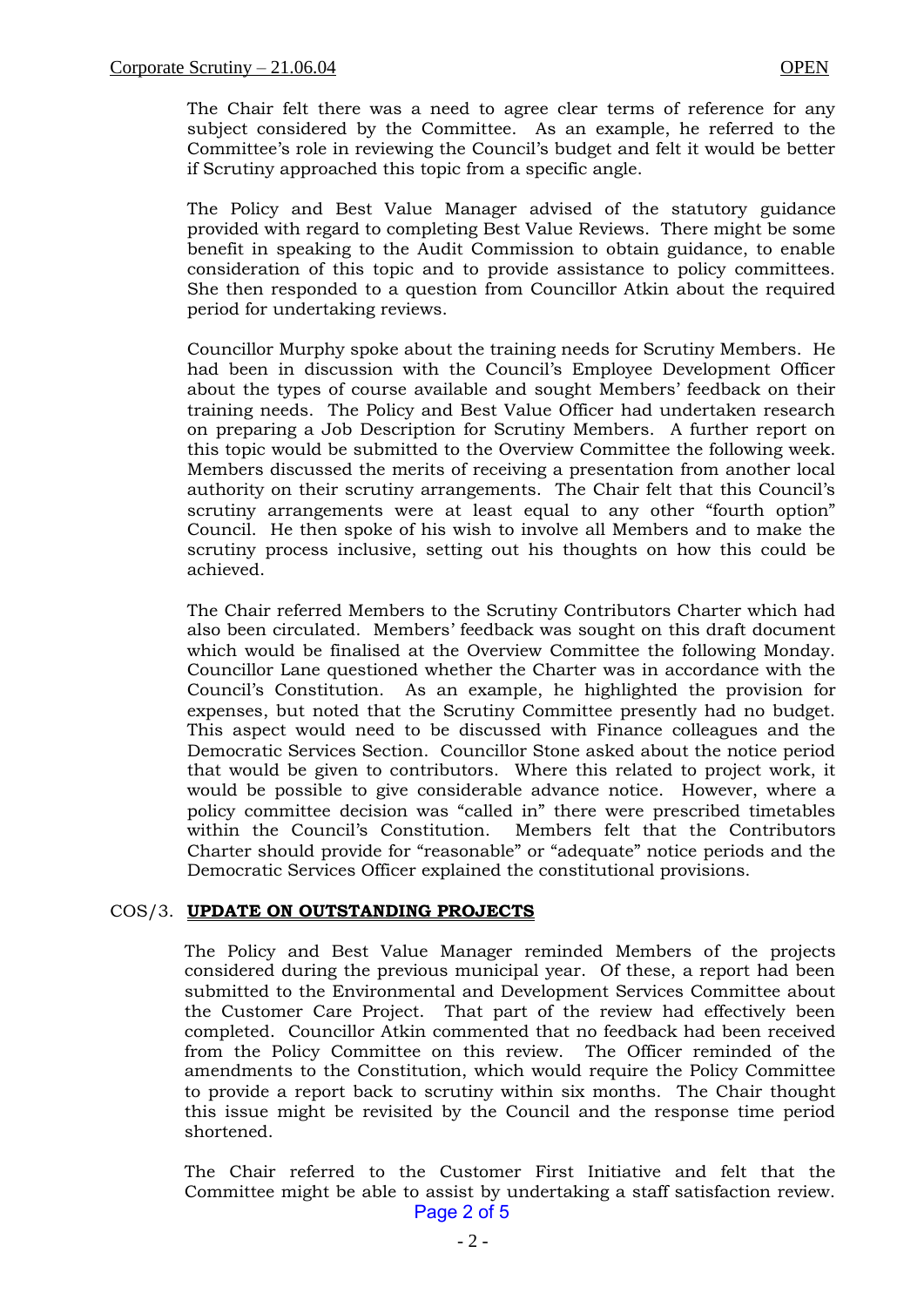Staff might be more willing to provide open feedback to Members and he sought the Committee's views on this proposal. Other Members were mindful of the physical relocation of staff, their new work role and new working environment. In addition to seeking staff views, feedback could be sought on possible improvements to assist staff performance. Councillor Atkin explained some of the issues discussed through the Customer First Working Panel. Councillor Mrs. Hood suggested approaching customers as well to determine satisfaction levels. It was noted that further work areas would be added to the contact centre in due course and a review at this stage could provide useful baseline information.

There was a discussion about information technology issues and data protection restrictions, which currently prevented the exchange of information and a "joined-up" approach. This meant that presently, the Council was not able to provide information on the services delivered by other agencies. Examples given related to information about the Fire Service and a sewage enquiry. The Chair felt that there was the potential for two projects, for the Corporate Scrutiny Committee to consider inward communication and the Community Scrutiny Committee to look at communication externally.

#### COS/4. **REPORTS FOR POLICY COMMITTEES**

The Chair introduced this item and spoke of the need to create a vision for scrutiny and to communicate this to other Members and the public. There was a need for a step change in the way that scrutiny was undertaken and he sought Members views on this. Councillor Lane felt that the profile of scrutiny should be raised and the process be given more credibility. The Committee should not seek to undertake too many projects. Presently, there was the perception that scrutiny was something which had to be done. Ideally, the Committee should undertake a review that would generate public interest and seek their involvement.

The Chair outlined plans for a Scrutiny Conference later in the year and the opportunities that such a Conference would present. Councillor Atkin suggested a presentation to the Local Strategic Partnership (LSP) Board to promote the scrutiny function. Members supported this suggestion and the Policy and Best Value Manager spoke of the role of the LSP in developing the Community Strategy. There might be the opportunity for Community Scrutiny to provide the District Council's feedback to the LSP on the strategy. Members' input was sought to finalise the wording of the Scrutiny Committee's vision for the year ahead and to provide guidelines for policy committees referring work to scrutiny panels.

#### COS/5. **WORK PROGRAMME**

Note: At 4.40 p.m. Councillor Harrington joined the Meeting.

The Policy and Best Value Manager explained the approach adopted by the Community Scrutiny Committee to give initial consideration to its work programme.

Initially, the Corporate Scrutiny Committee discussed Best Value Reviews and in the previous year the Committee had looked at the reviews relating to Finance, Revenues and Benefits, Asset Management and Human Resources. The Officer confirmed those reviews which had been completed and the areas Page 3 of 5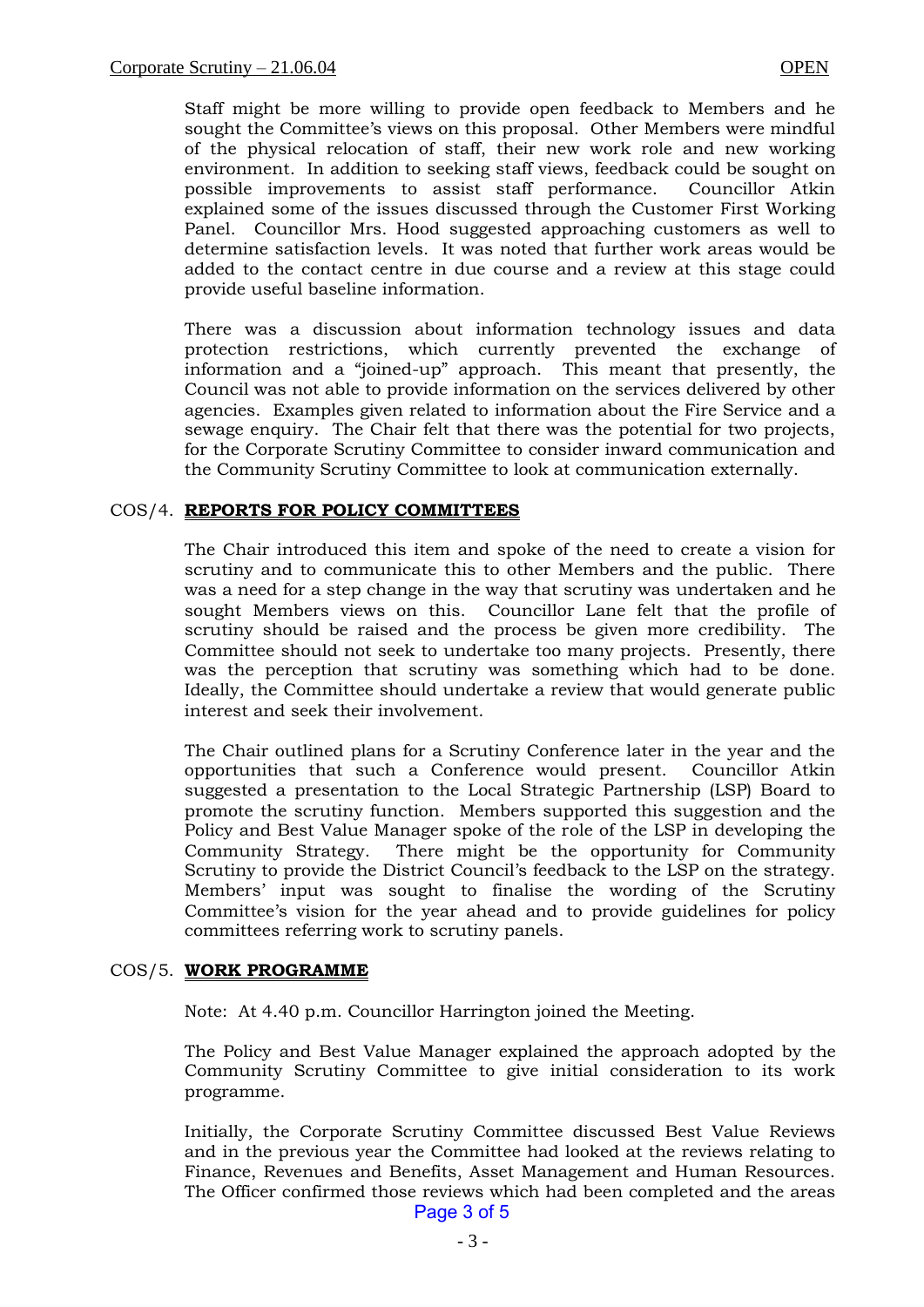of work outstanding. The Comprehensive Performance Assessment (CPA) would provide the opportunity for further work areas and in particular, she spoke about elements from the Human Resources Review, which could be pursued. Members were mindful of the need to consider issues which impacted on the CPA.

The Committee then considered plans and strategies, initially focusing on the budget monitoring role. In previous years the consultation with this Committee had been late in the process and it had not been possible to add value to it. In future, it might be better to focus on a specific aspect. The Chair suggested consultation with the Finance and Management Committee to ask if there was a specific area which could be examined. If direction was not provided, the Corporate Scrutiny Committee could consider its own topic or approach and agree the Terms of Reference with the Finance and Management Committee.

Implementing Electronic Government (IEG) was discussed together with the Capital Strategy and Asset Management Plan. These were identified as future potential work areas for the Committee. The Chair sought Members' feedback regarding the Work Programme and expressed his own views. A further suggestion was the provision of financial information to Members, which had been highlighted previously. Reference was made to the Corporate Plan and the Chair commented on links to the CPA. The Policy and Best Value Manager reminded that reports had been submitted to each policy committee to identify responsibilities for elements of the Corporate Plan. Meeting Corporate Plan targets was linked strongly to the CPA and the Officer felt that the Committee could add value to this document. The Chair questioned whether an approach should be made to the CPA Improvement Panel to look at possible work areas. Reference was also made to the Best Value Performance Plan and the Procurement Strategy.

The Committee was reminded of the special projects which had been considered previously. Future projects could include Customer Care, CRM satisfaction and budgetary reviews, including a shift of resources to new service areas. It was noted that the Community Scrutiny Committee had discussed equalities and diversity as a potential work area, but this could also be considered by the Corporate Scrutiny Committee. Further reference was made to the Asset Management Plan and investment in capital projects. The Policy and Best Value Manager agreed to circulate information on the suggested projects for inclusion in the Work Programme.

The Committee then discussed Risk Management and gave further consideration to Best Value inspections. The Policy and Best Value Manager explained the role of the Council's external auditors and the Audit Commission. In July, a "round table" meeting would be held involving all parties. At this meeting, the District Council would present its list of priorities and these would be compared to the priorities of the Audit Commission and other stakeholders. Following negotiation, a programme of Best Value work would be agreed. In future, the Council would receive a 'score' for the service area inspected and a score on the likely prospects of improvement.

Councillor Atkin spoke of the potential to work with parish councils on issues affecting rural areas. Previously an Annual Parish Forum had been held